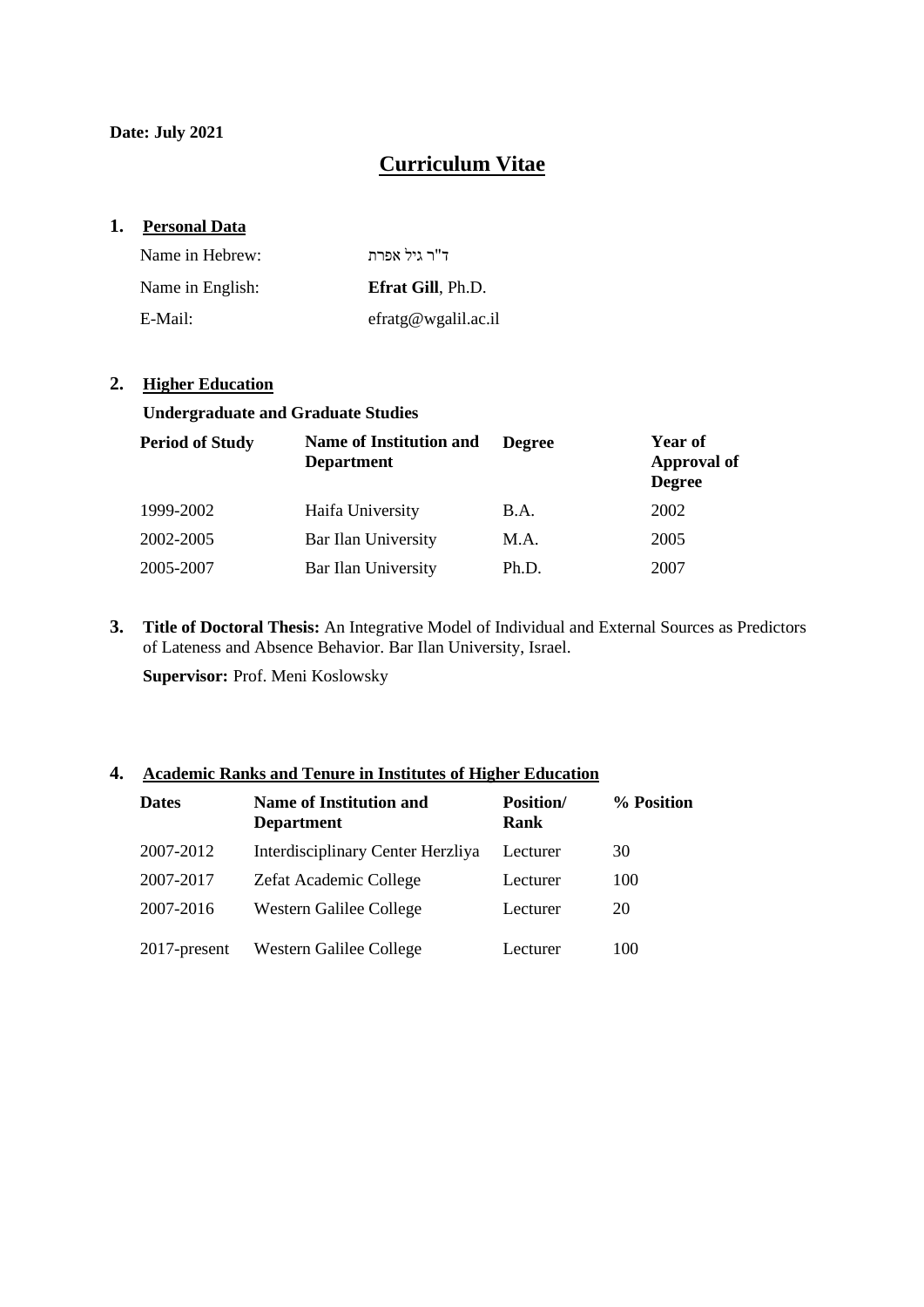# **5. Offices in Academic Administration**

| <b>Dates</b>    | Name of Institution and<br><b>Department</b> | <b>Position</b>                              |
|-----------------|----------------------------------------------|----------------------------------------------|
| 2010-2014       | Zefat Academic College                       | Member of the academic<br>staff organization |
| $2018$ -present | Western Galilee College                      | Member of the disciplinary<br>committee      |
| 2018-present    | Western Galilee College                      | Member of the ethics<br>committee            |

## **6. Participation in Scholarly Conferences**

# **Active Participation International Conferences**

| <b>Date</b>   | <b>Name of Conference</b>                                                                                                                | <b>Place of</b><br><b>Conference</b> | Subject of<br><b>Lecture/Discussion</b>                                                                                           | Role      |
|---------------|------------------------------------------------------------------------------------------------------------------------------------------|--------------------------------------|-----------------------------------------------------------------------------------------------------------------------------------|-----------|
| Feb.<br>2014  | American<br>Association of<br><b>Behavioral and Social</b><br><b>Science Conference</b>                                                  | Las Vegas,<br>USA                    | <b>Emotions Attributions</b><br>and Perceptions of<br>Social Problems among<br>Jews And Arabs in<br><b>Israel</b>                 | Presenter |
| June<br>2017  | <b>International Journal</b><br>of Arts and<br>Sciences' conference                                                                      | Vienna,<br>Austria                   | Differences In Academic<br><b>Achievements And</b><br><b>Motivational Patterns</b><br>Among Students Of<br>Arab And Jewish Origin | Presenter |
|               |                                                                                                                                          |                                      | In Israel                                                                                                                         |           |
| May,<br>2019  | <b>III</b> International<br>Social Sciences and<br><b>Humanities Berlin</b><br>Conference                                                | Berlin,<br>Germany                   | Differences in<br>Occupational and<br><b>Educational Needs</b><br>between Students of<br>Jewish and Arab Origin<br>in Israel      | Presenter |
| Sep,<br>2020  | 17 <sup>th</sup> ICTEL 2020 -<br>International<br>Conference on<br>Teaching, Education<br>and Learning                                   | Barcelona,<br>Spain                  | Differences in<br>Employment<br>Perceptions and Future<br><b>Expectations between</b><br>Students of Jewish and<br>Arab Origin    | Presenter |
| Mar,<br>2021  | International<br>Conference on Social<br>and Scientific Issues<br>in Humanities, Social<br>Sciences and<br><b>Business</b><br>Management | Dubai, UAE                           | Culture, Academic<br><b>Success and Social</b><br>Mobility – Comparing<br><b>Academic Achievements</b><br><b>Between Cultures</b> | Presenter |
| June,<br>2021 | <b>International Institute</b><br>of Academic<br>Research &<br>Publications                                                              | Bangkok,<br>Thailand                 | Understanding the<br>Degree of Structure in<br>Homeschooling                                                                      | Presenter |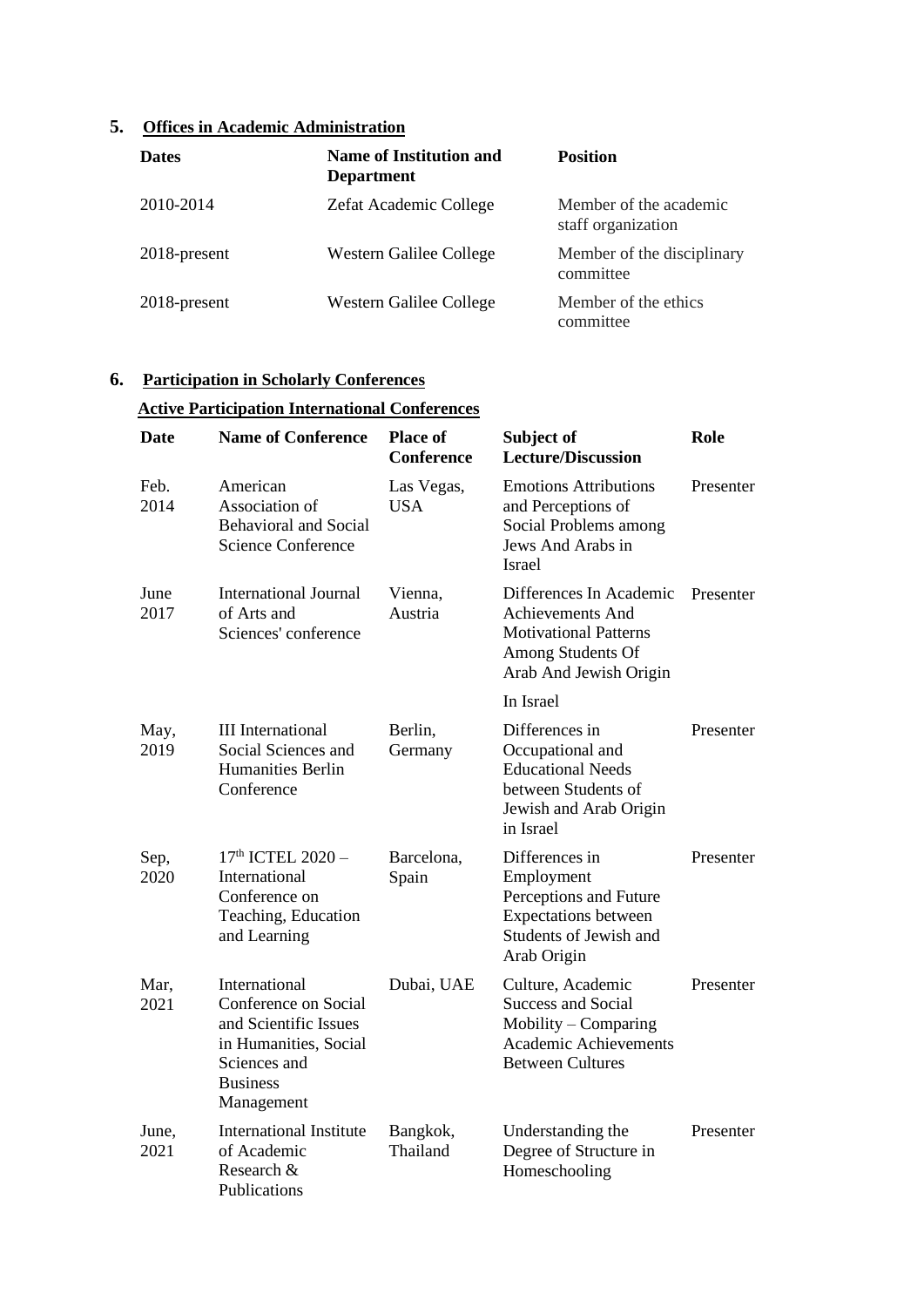## **7. Teaching**

### **Courses Taught in Recent Years**

| Year             | <b>Name of Course</b>                         | <b>Type of Course</b>    | <b>Degree</b>                   | <b>Number</b><br>of<br><b>Students</b> |
|------------------|-----------------------------------------------|--------------------------|---------------------------------|----------------------------------------|
| $2009 -$ Present | Employee selection<br>and evaluation          | <b>High Learn Course</b> | B.A.                            | 80-120                                 |
| 2007-2013        | Introduction to<br>management                 | Mandatory                | B.A.                            | 80-120                                 |
| $2010 - 2017$    | Emotional<br>intelligence in<br>management    | <b>High Learn Course</b> | $\mathbf{B} \cdot \mathbf{A}$ . | $20 - 50$                              |
| 2009 - Present   | Social psychology                             | Mandatory                | B.A.                            | 60-150                                 |
| 2009 - Present   | Organizational<br>behavior                    | Mandatory                | B.A.                            | 43                                     |
| 2009 - Present   | Employee<br>management                        | <b>High Learn Course</b> | B.A.                            | 104                                    |
| 2010 - Present   | Manager<br>development and<br>training        | <b>High Learn Course</b> | B.A.                            | 80-120                                 |
| 2007-2016        | <b>SPSS</b>                                   | Mandatory                | B.A.                            | $12 - 30$                              |
| 2011 - Present   | Positive<br>psychology                        | <b>High Learn Course</b> | B.A.                            | $12 - 30$                              |
| 2005 - 2007      | Research methods                              | Mandatory                | B.A.                            | 15-80                                  |
| 2016 -Present    | Positive<br>psychology in<br>management       | Seminar                  | B.A                             | $30 - 60$                              |
| 2016 - Present   | Emotional<br>Intelligence In the<br>Workplace | Seminar                  | B.A.                            | $30 - 60$                              |

### **8. Professional Experience**

A psychologist and organizational consultant, various industrial fields. In my professional role, I perform diagnostic processes in organizations, consulting and organizational development processes, and executive consulting. I also train and mentor organizational consultants.

### **9. Summary of my Activities and Future Plans**

In addition to academic teaching, my first professional decade as a psychologist and organizational consultant focused on the integration of academia with practical work in organizations, in order to maintain relevance to the professional field and to gain practical experience in translating theory into practice, similar to my fellow psychologists in other fields of specialization.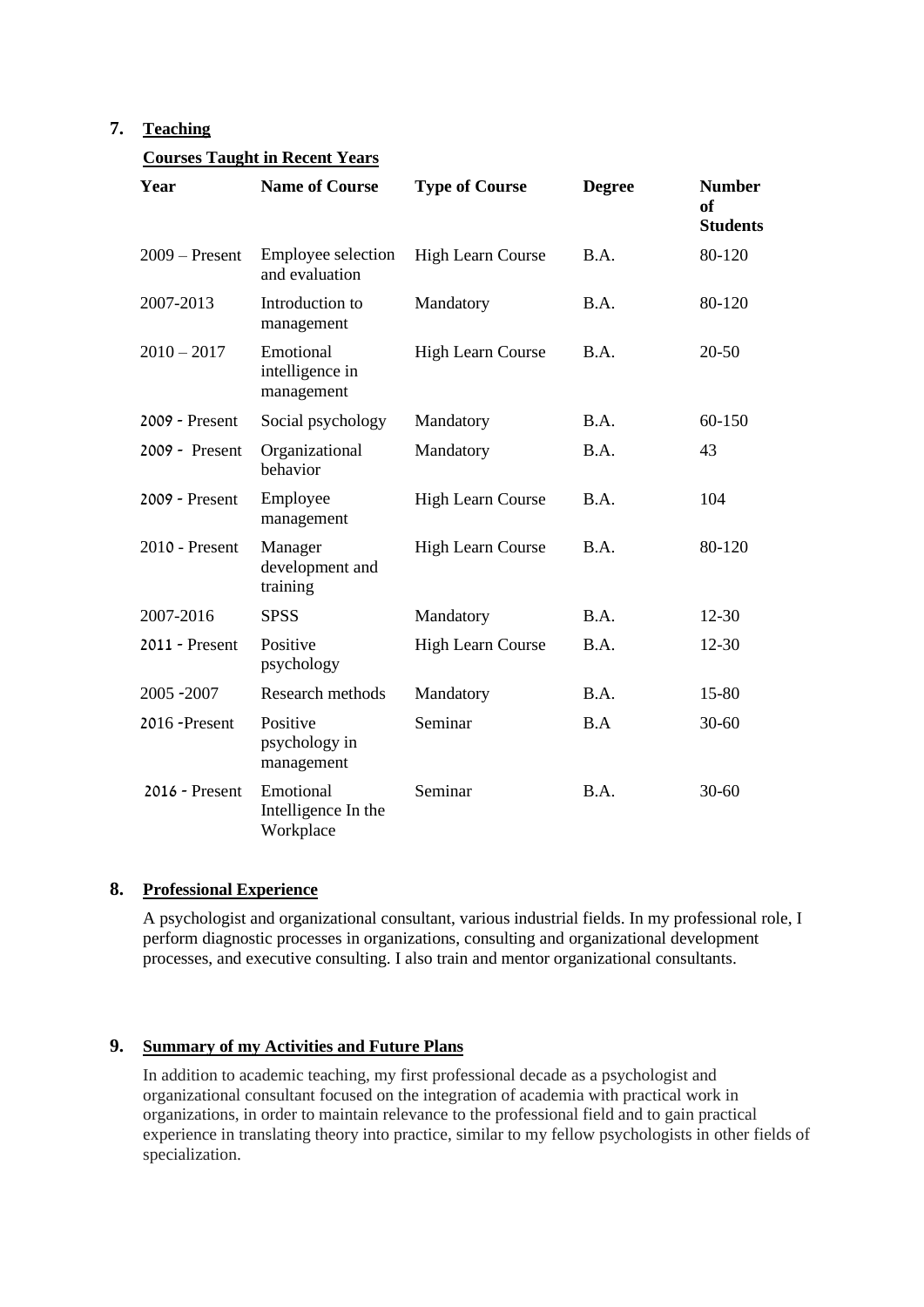In the past three years, my professional focus has shifted to research, focusing on two main topics: the first is withdrawal behaviors and the second is motivation for learning among students, and in both I have done longitudinal studies.

In the area of withdrawal behaviors, I conducted research in a high-tech organization in recent years, which focused on withdrawal behaviors of the workers over time (10 months). In addition, I conducted two longitudinal, consecutive and complementary studies during one academic year, in two different academic institutions, which examined different characteristics of withdrawal behaviors among students, with emphasis on lateness and environmental variables that affect lateness, for example, the student's culture of origin. Preliminary findings were presented at an international conference and are in various stages of editing and analyzing for publication in peerreviewed journals.

The field of motivation for learning, or motivation to succeed, emerged as a supplementary research field to the withdrawal behaviors. In both, cultural and environmental variables were examined as predictors of students' behavior, for example, the influence of cultural (collective versus individualistic) characteristics on behavior in the classroom, in an individualistic cultural environment, and it's relation to academic success. Data collection took about three years for academic success, and continues to be carried out today, in order to gather information on the connection to professional success and integration into the work market, several years after graduation. The data are in stages of editing and submission for publication, and the collection of data on professional success continues.

In the next few years, I plan to continue my research on academic success and success at work and to focus on variables related to strengths and personality traits such as Grit and Mindset